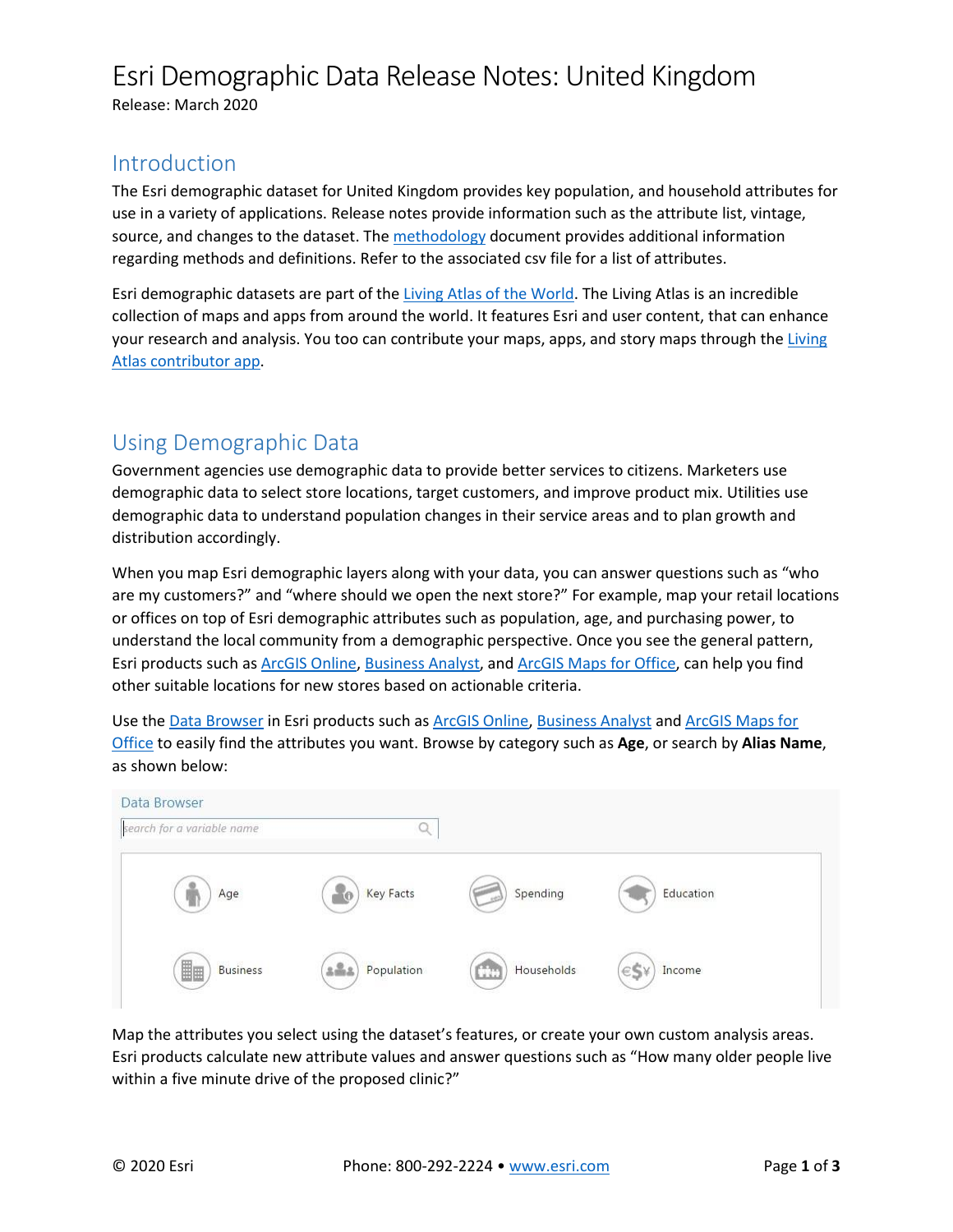## Esri Demographic Data Release Notes: United Kingdom

Release: March 2020

Continue below for additional details regarding the United Kingdom dataset.

#### Source

- Data: © Michael Bauer Research GmbH 2019 based on © Office for National Statistics (ONS)/UK Statistics Authority, Scottish Government, Northern Ireland Statistics and Research Agency, Eurostat.
- Boundaries: © Michael Bauer Research GmbH, Nuremberg, Germany, 2019. Data Source for Digital Boundaries: © Contains Royal Mail data © Royal Mail copyright and database right 2011. © Contains Ordnance Survey data © Crown copyright and database right 2011/2016. © Conta

#### Dataset Information

| <b>United Kingdom</b>          |                      |  |
|--------------------------------|----------------------|--|
| 3 Letter ISO Country code      | GBP                  |  |
| Currency                       | <b>British Pound</b> |  |
| 3 Letter Currency code         | GRP                  |  |
| Number of attributes available | 130                  |  |
| Number of geography levels     |                      |  |

### Geographic Levels and Feature Counts

|                                           | <b>Geography Levels</b><br><b>Available for United</b><br>Kingdom | <b>Geography Levels</b><br><b>Available through</b><br><b>ArcGIS.com Maps</b> | <b>Feature Count</b> |
|-------------------------------------------|-------------------------------------------------------------------|-------------------------------------------------------------------------------|----------------------|
| <b>United Kingdom</b>                     | x                                                                 | х                                                                             | 1                    |
| <b>Countries</b>                          | X                                                                 | X                                                                             | 4                    |
| <b>Regions</b>                            | X                                                                 | х                                                                             | 12                   |
| <b>Postcode Areas</b>                     | X                                                                 |                                                                               | 121                  |
| <b>Counties</b>                           | X                                                                 | X                                                                             | 155                  |
| <b>Districts</b>                          | X                                                                 | X                                                                             | 382                  |
| <b>Postcode Districts</b>                 | X                                                                 |                                                                               | 2815                 |
| <b>Postcode Sectors</b>                   | X                                                                 |                                                                               | 9495                 |
| <b>Lower Super Output</b><br><b>Areas</b> | X                                                                 | х                                                                             | 46266                |

## Attributes

Refer to the associated csv file for a list of attributes. The following information is included for each attribute:

**Variable ID** Unique variable ID that consists of no more than 10 characters

**Alias Name** Description associated with **Variable ID**.